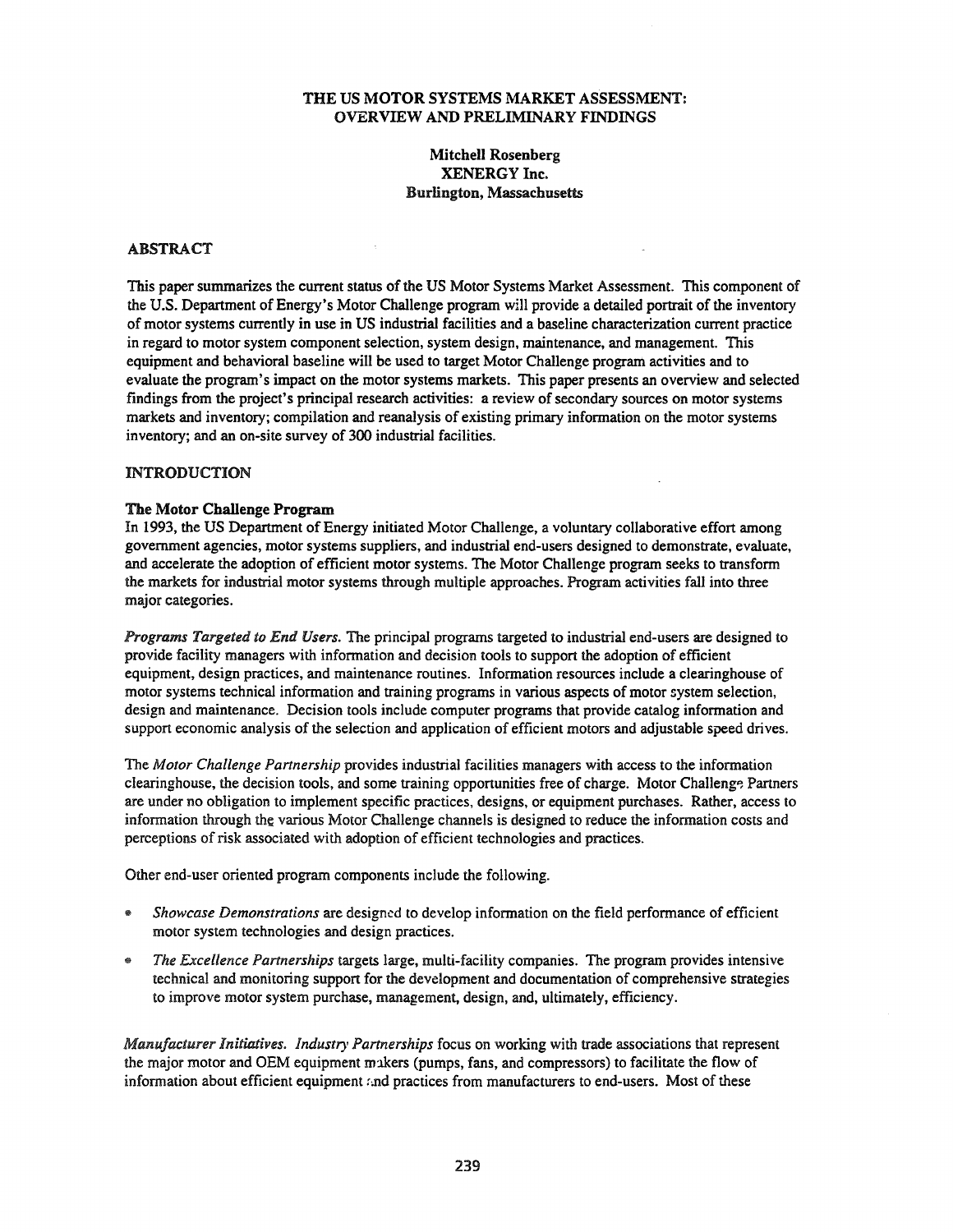initiatives involve the development and operation of joint training programs oriented to designers and endusers. As part of this effort, the Compressed Air and Gas Institute is developing equipment test certification procedures, produce efficiency labels, and efficiency specification sheets.

*Channel Development.* Motor Challenge has recruited a number of organizations to help disseminate its materials and services to end-users through the *Allied Partnership.* Allied partners include primarily utilities, designers, and contractors who perceive a value in providing their own customers with information on how to increase the energy efficiency of their facilities.

### The Motor System Concept

The term "motor system" refers to a set of motor-driven equipment which are connected together and operated to achieve a single, identifiable result. Motor systems can be as simple as a drill press in a machine shop or as complex as a rolling stand in a steel mill. Motor systems are generally made up of the following three groups of equipment.

- e *The Motor-Driven Package.* The package consists of *components* including the motors themselves, pumps, fans, air compressors, and blowers (and associated drive trains and controls) which are often assembled by original equipment manufacturers (OEMs) for delivery to end-users.
- *The Process System.* The process system consists of the equipment "downstream" from the motordriven package which actually applies energy to the materials to be processed or moved. Examples of process systems would include grinding machines, printing presses, process refrigeration equipment, and machine tools of all kinds. The process system also consists of the piping, ducts, and mechanical transmissions used to connect the motor-driven package to the equipment that operates directly on the materials in question.
- *The Power Supply.* The power supply consists of the switches, transformers, cables, and, in some cases, the power quality mitigation equipment that links the motor to the plant's external power supply.

In a given motor system, the three equipment groups listed above are closely integrated. Changes in any one ofthem will likely affect the operation of the others, and thus the efficiency of the system in terms of kWh used per unit of output.

### Requirements of the Motor Challenge Baseline

To be useful for evaluation, the Motor Challenge baseline needs to estimate current efficient equipment saturation and market penetration and to identify market barriers. However, the size and complexity of the motor system markets, the nature of motor system energy efficiency measures, and the range of Motor Challenge program activities requires that the baseline incorporate additional kinds of information. The following paragraphs provide examples of these requirements.

- Scale and diversity of the targeted markets. There are roughly 350,000 manufacturing establishments in the US; over 125,000 with 20 or more employees. Among industry groups defined at the broadest level (2-digit Standard Industrial Classification (SIC) codes), motor drive consumption varies from as low as 26 percent of all net electrical use (Instruments and Related Products) to over 80 percent (Pulp and Paper Products, Petroleum and Coal Products
- **•** *Program objective of changing on-going practices.* In most industrial facilities, motors and motor-driven equipment are replaced or reconfigured on a fairly continuous basis as machinery wears out and production requirements vary. Thus, Motor Challenge targets change in an interrelated set of design, purchasing, maintenance, and operating practices which can involve a number of different individuals and divisions within a facility. These include, for example: decision rules applied to deciding whether to replace or rewind a motor and the application of certain kinds of "best practices" to maintaining air compressors or pumps. The baseline therefore needs to contain information on who makes decisions on these matters in various kinds of facilities, as well as on the prevalence of a broad range of practices.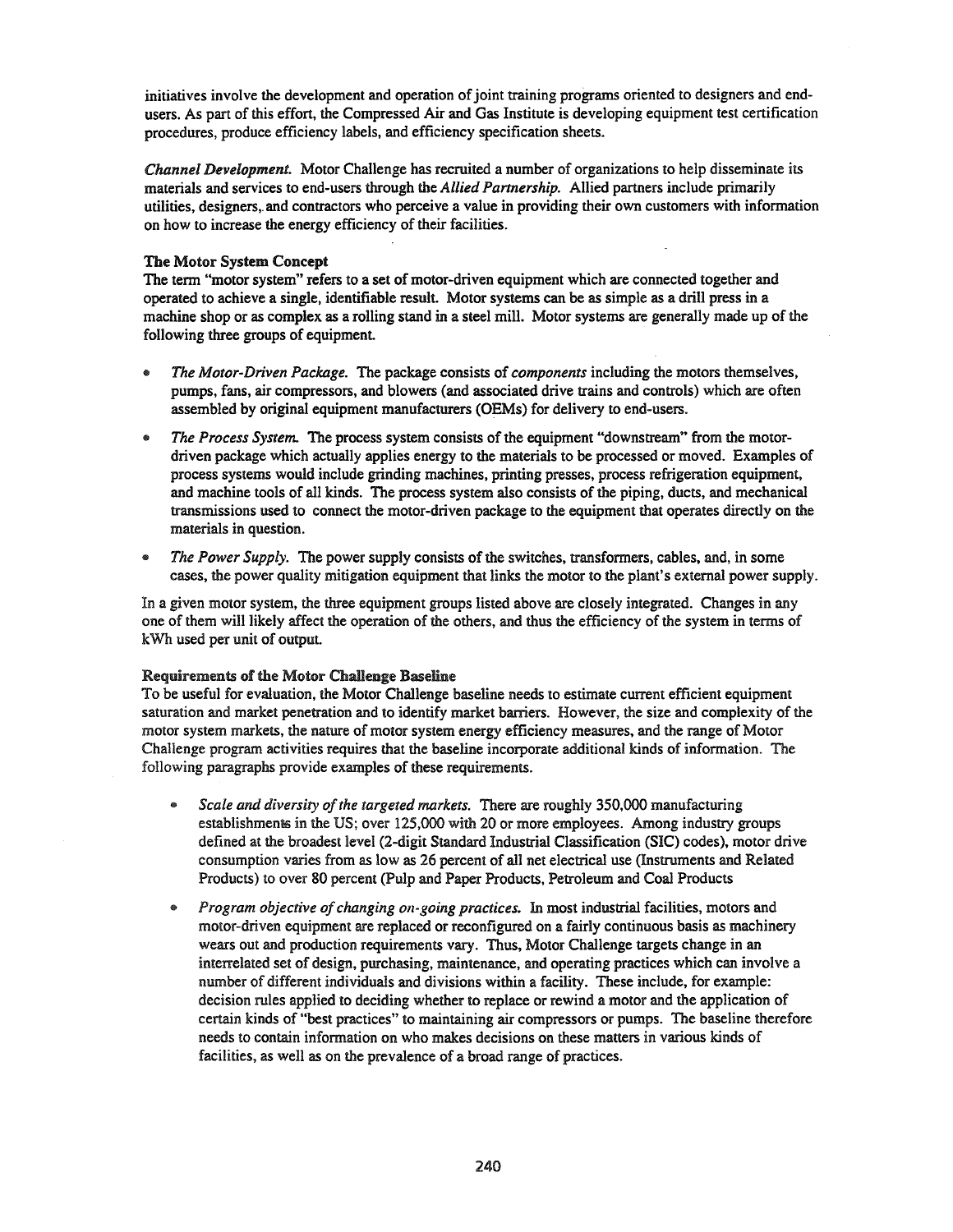*• Nature ofenergy efficiency opponunities in motor systems.* In most industrial motor systems, the greatest portion of potential energy savings derive from proper configuration (or reconfiguration) of the Process System to minimize load on the Motor-driven Package. Additional savings are then available through proper sizing package components, selecting control strategies that most efficiently meet the reduced load, and implementing appropriate maintenance procedures. The substitution of efficient components into otherwise unchanged systems yields low savings when compared to the strategies involving system design and maintenance. Thus, useful estimates of efficient equipment saturations requires some characterization of the configuration and principal process applications of motor systems in various industries.

# MARKET ASSESSMENT RESEARCH ACTIVITIES AND PRODUCTS

# **The Baseline** Survey

The principal research effort of this project is a national survey of a representative sample of 300 industrial facilities.<sup>1</sup> The survey consists of two parts:

- *• Motor Systems Inventory:* The inventory contains the results of on-site surveys of the sample facilities carried out by trained field engineers. The survey for each facility contains records of all motor-driven packages (one horsepower and above) at the site, including identification of the motor systems and processes in which they are used, characterization of load, and nameplate data such as motor type, horsepower, and nominal efficiency. In larger sites, motor systems are sampled rather than inventoried as a census. The results of the Motor Systems Inventory will be used to estimate the magnitude of motor energy usage by industry group and type of industrial process and the extent of potential energy savings available through various efficiency measures.
- liI *Motor System Purchase and Maintenance Practices Survey (Practice Survey).* The Practice Survey gathers information on the prevalence of various motor system design, purchase, maintenance, and management practices in the sample facilities. It also collects information needed to model the change in the motor systems inventory over time, for example: the percentage of motors rewound versus replaced upon failure in various horsepower ranges; the number of times motors are rewound; the percentage of motors in service that fail each year.

The survey is currently in the field and is scheduled to be completed in September 1997. Results will be available in the form of a report and public access data base by the end of 1997.

Review of Secondary Literature. Prior to designing and deploying the Baseline Survey, we undertook extensive research on the existing motor systems inventory, purchase and maintenance practices, energy efficiency measures and their application, and motor systems markets.

Acquisition and Analysis of Existing Primary Data Sources. Through work in this field, we became aware of a number of databases of facility audits that contained motor inventories or detailed descriptions of selected motor systems. We acquired, compiled, and reanalyzed most of the primary sources we could identify to both supplement and guide our work on the baseline survey. These sources included:

- ® *The Midwest Utility Database.* Between 1987 and 1992, several Midwest utilities commissioned XENERGY to undertake energy audits of representative samples of commercial and industrial facilities. These audits included motur system inventories which captured information on motor size, efficiency, application, and hours of operation. The samples were statistically selected to represent the composition of commercial and industrial customers within the client utilities' service territories.
- @ *The Industrial Assessment Centers Database.* This is a database of 4,852 industrial facilities audits conducted by a Federally-supported, university-based engineering program provides a "bottom up" view of available motor energy savings. These energy audits were conducted by engineering students and faculty throughout the United States over the past 12 years under the auspices of the Industrial Assessment Center (IAC) program. In addition to general facility and consumption information, the database contains on the number and type of energy efficiency measures identified and estimated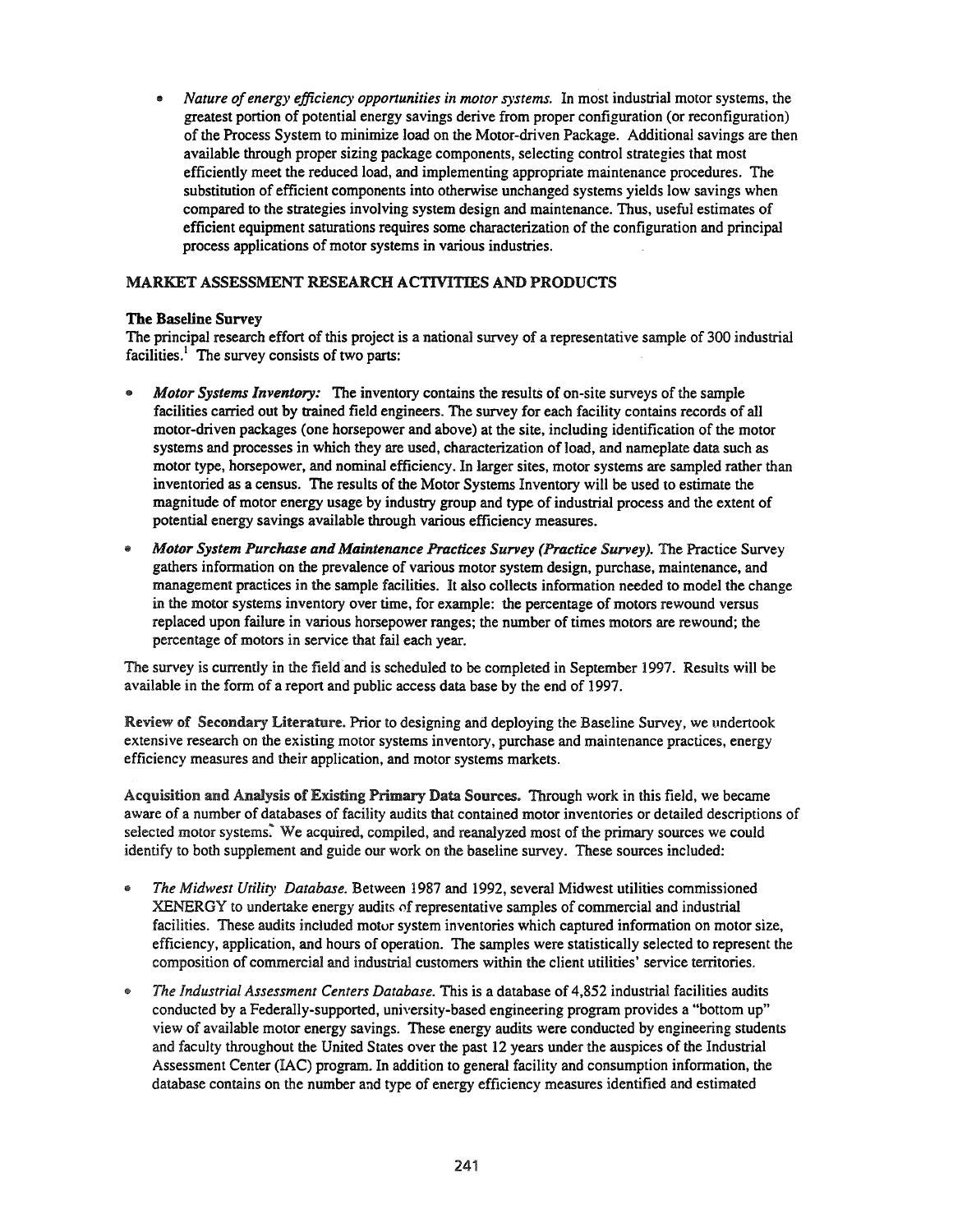savings associated with those measures. The engineers identified the most apparent energy savings opportunities on the basis of quick tours of the facilities. The results therefore reflect a practical lower bound for energy savings.

.. *System-level Motor Energy Consumption and Savings.* We obtained engineering studies of process system improvements from the Performance Optimization program offered by a consortium of Wisconsin utilities. These studies ranged in depth from preliminary inspections to detailed estimates of system energy usage and savings using end-use metering data. Generally, these studies contained sufficient data to estimate motor system energy usage prior to optimization retrofits and projected energy savings. Altogether, we received usable reports covering 53 facilities, 04 different motor systems and 78 energy efficiency measures. These data were useful in corroborating estimates of potential system-level energy savings based on engineering judgment and individual case studies.

# SELECTED FINDINGS

The remainder of this paper presents selected findings from the research described above. We focus on three aspects of the end-user side of the market: descriptions of the motor systems inventory in place; estimates of energy savings potential; and motor system purchase and maintenance practices.<sup>2</sup> This presentation is not intended to be comprehensive. Rather, we provide examples that could have implications for program and policy design or which illustrate the value and limitations ofinformation derived from various data sources.

#### Aspects of the Motor System Inventory

*A Note on Data Sources.* A number ofrecent publications offer fairly comprehensive portraits of the population of industrial motor systems. (E-Source 1993; EPRI 1992; Nadel et aI. 1992) These publications take as their principal point of departure the 1980 study *Classification and Evaluation ofElectric Motors* and Pumps sponsored by the Department of Energy and carried out by the firm of Arthur D. Little (ADL). The ADL study synthesized a portrait of the motor population in 1977. This consisted oftables showing the number of motors in use and motor energy by horsepower category and industry (SIC). These tables were developed using a variety of sources, with heavy reliance on Census statistics on installed horsepower in manufacturing facilities which were discontinued in 1963.

While the methods used for combining these various sources are not documented, the basic approach appears to have been that of a standard stock adjustment model. That is, some initial population distribution (perhaps provided by the 1963 Census statistics) is "aged" using annual Census data on equipment shipments, exports and imports, and selected materials consumed by establishments in various SICs, less comprehensive information from individual industry studies, control totals provided by national energy consumption statistics on energy consumption by industry, and a long list of assumptions needed to weave these data together. The Electric Power Research Institute study *Electric Motors: Markets, Trends, and Applications* updates this "top down" approach, and provides breakdowns of energy use by broad industry category, motor size, and application.

The other key source of information in characterizing current industrial motor energy use is the Manufacturing Energy Consumption Survey (MECS). MECS is a survey of roughly 15,000 industrial facilities drawn from the Census of Manufactures sample frame. It is designed by the Energy Information Agency and administered by the Bureau of the Census. The survey's principal objective is to estimate consumption of various forms of energy by the population of facilities in all manufacturing industries (SICs 20 through 39). Respondents to the survey report consumption based on fuel and energy bills. MECS estimates the proportion of total electricity used by motors in industrial processes by industry for all two digit SICs, and selected three and four-digit SICs. This allocation is based on the respondents estimate of the allocation of fuels among end-uses. It is not verified through field observations.

*Comparing the results of"top down" and survey methods.* Survey data of the type being collected for the baseline study supports a broad range of detailed characterization and analysis. However, these methods are expensive. Over the past several years, a variety of analysts have used the shipment-based, "top down" methods described above to estimate some basic descriptive parameters on the motor system inventory. In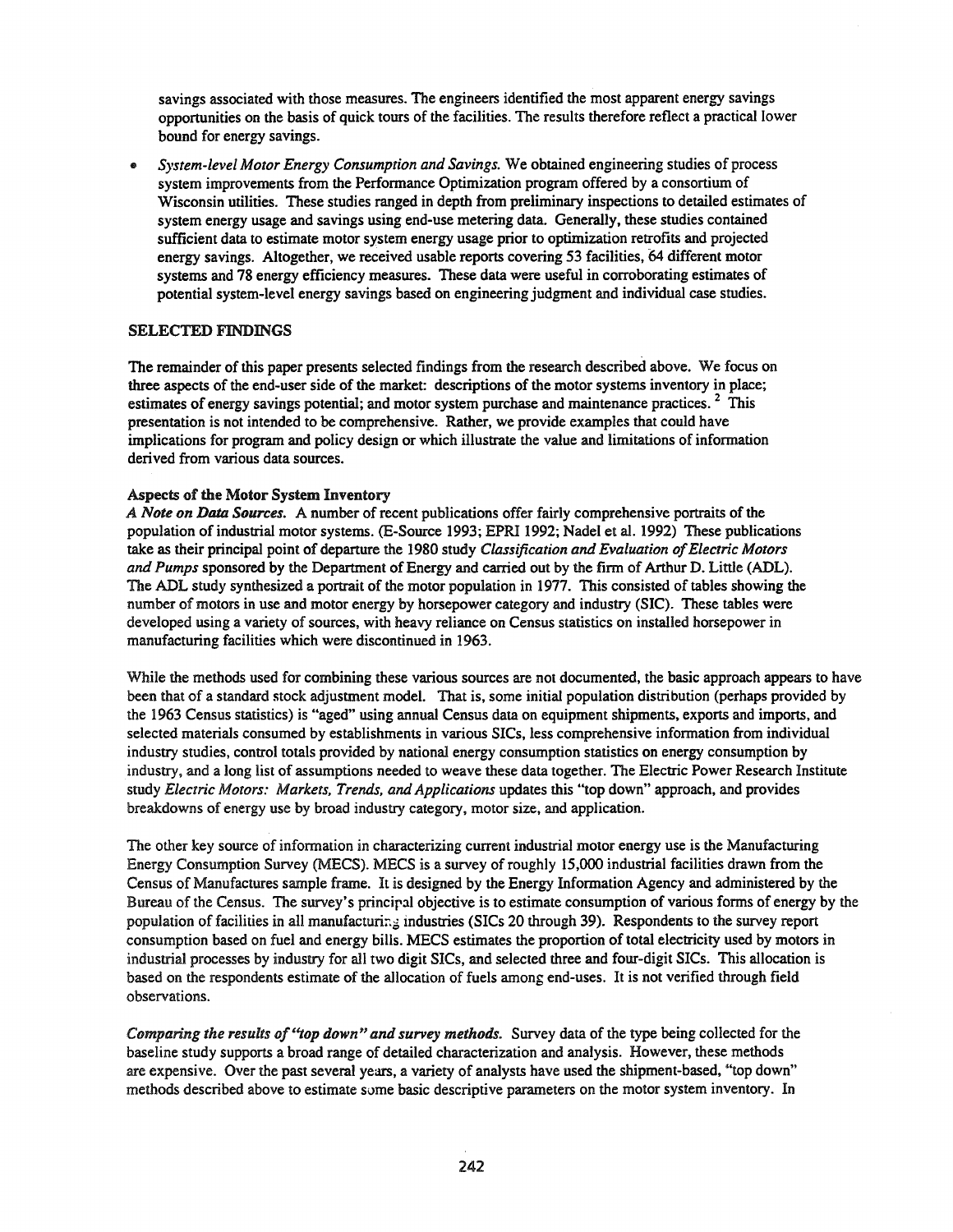this section, we compare the results of the EPRI study to analyses of the Midwest Utility Database. The results are not strictly comparable in the sense that the EPRI study is national in scope and the other is regional. Moreover, they cover somewhat different time periods. However, as we will see below, the major findings are similar. These findings suggest that inventory characterizations based on aging of shipment data can be useful at least for some purposes.

*Distribution ofmotor drive energy by application.* The distribution of motor drive energy among major application groups is a key characteristic of the inventory, in terms of assessing opportunities for energy efficiency. Pump, fan, and compressor systems offer numerous opportunities for energy savings through speed control, as well as other improvements in process system design and operations. Systems-level efficiency improvements are less well understood for materials handling applications. Materials processing applications are so diverse that is difficult to make generalized statements about the nature or extent of energy savings opportunities for those applications.

Table 1 displays estimates of the distribution of motor drive energy among the three major application groups for the four manufacturing subsectors and for manufacturing facilities as a whole.<sup>3</sup> The results of the two estimating procedures agree in many respects. Pumps, fans, and compressors account for a very large percentage of total motor energy, with particularly high concentrations in the process industries. The estimates differ considerably, however, in the amount of motor energy accounted for by materials handling applications. The Midwest surveys found that materials handling applications accounted for 6 percent of total motor drive energy; versus 27 percent for the EPRI study. We believe that some of this difference could be based on definitions and protocols used in the Midwest surveys. Under these protocols, only machines that were used exclusively for materials handling - conveyors, cranes, elevators - were characterized as such. Many kinds of machines, such as packaging lines, rolling mills, and printing presses have materials handling elements incorporated in them.

|                          | <b>Process</b>    | <b>Metals</b> | <b>Metals</b> | <b>Nonmetals</b>   | All           |
|--------------------------|-------------------|---------------|---------------|--------------------|---------------|
|                          | <b>Industries</b> | Production    | Fabrication   | <b>Fabrication</b> | Manufacturing |
| Pumps, Fans, Compressors | 57%               | 51%           | 33%           | 44%                | 49%           |
|                          | 55%               | 20%           | 27%           | 41%                | 41%           |
| Materials Handling       | 5%                | 18%           | 6%            | 4%                 | 6%            |
|                          | 23%               | 30%           | 29%           | 27%                | 27%           |
| Materials Processing     | 38%               | 31%           | 61%           | 52%                | 45%           |
|                          | 22%               | 50%           | 44%           | 31%                | 31%           |

Table 1 Distribution of Motor Drive Energy by Application, Manufacturing

Note: Midwest Database estimates listed first. EPRI estimates in italics.

*Distribution ofMotor Systems by Motor Size.* The distribution of motor systems by size is important for a number of reasons. First, the difference between standard and premium efficiencies are substantially larger in the smaller motor sizes than in the large sizes. Second, historical statistics are available on motor shipments by size. Comparison of this distribution to the size distribution of motors in place can support inferences about patterns of motor retirements and rewinds.

The EPRI (1992) study contains estimates of the distribution of the number of motors, motor horsepower, and motor drive energy by size for large industrial divisions -- manufacturing, mining, agriculture. The break points in the distributions from the two sources could be matched except for the highest category. The Midwest database breaks at 100 HP, the EPRI estimates at 125 HP. As discussed in the paragraphs below, the outcomes of both methods are quite similar.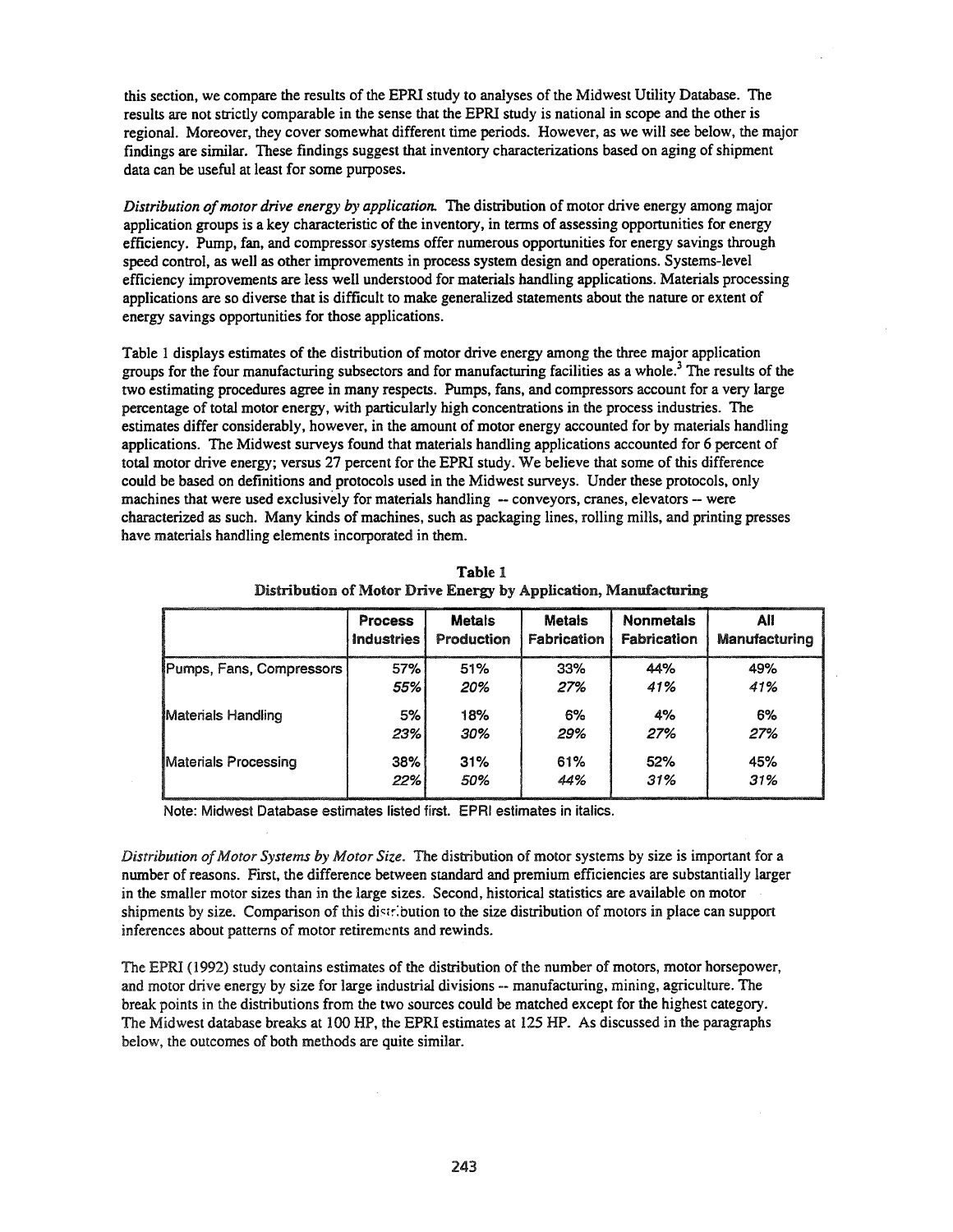As Table 2 shows, the majority of motors used in industry are fairly small, but these small motors account for relatively little motor drive energy. The EPRI study estimates that motors up to 5 HP account for about 55 percent of all units installed and 4 percent of total installed capacity (HP). Forty-three percent of the motors in the Midwest database are less than 5 HP, and they account for 8 percent of installed capacity. The average horsepower observed in these categories in the Midwest database are higher than the assumptions used in the EPRI study. This explains larger percentage of total installed capacity in the smaller categories. The only other notable difference between the two estimates is in the average HP in the ''>126 horsepower" category. In the Midwest database, this is 276 HP versus 185 in the EPRI estimate.

| <b>HP</b>  | Count  | <b>Total HP</b> | <b>Average HP</b> |
|------------|--------|-----------------|-------------------|
| ا>         | 19.9%  | 1.1%            | 0.9               |
|            | 29.0%  | 0.5%            | 0.26              |
| 1 - 5      | 33.1%  | 6.9%            | 3.5               |
|            | 26.2%  | 3.5%            | 2                 |
| $6 - 20$   | 31.6%  | 22.1%           | 11.6              |
|            | 28.2%  | 18.9%           | 10                |
| $21 - 50$  | 9.6%   | 19.5%           | 33.9              |
|            | 9.1%   | 18.2%           | 30                |
| $51 - 100$ | 3.9%   | 18.1%           | 76.6              |
| 51 125     | 4.8%   | 25.5%           | 80                |
| >100       | 1.9%   | 32.3%           | 276.4             |
| >126       | 2.7%   | 33.3%           | 185               |
| TOTAL      | 100.0% | 100.0%          | 100.0%            |

| Table 2                                                                  |  |
|--------------------------------------------------------------------------|--|
| Distribution of Motors and Motor Horsepower by Motor Size, Manufacturing |  |

Note: Midwest database listed first. EPRI estimates in italics.

*Distribution ofMotor Drive Energy.* Table 3 shows the distribution of motor drive energy by size for the four major industrial sectors, based on the Midwest database. The distribution for all manufacturing is weighted to reflect the national distribution of total motor energy provided by MECS. The EPRI results are provided for comparison. We can draw the following conclusions from Table 3.

- Motors over 125 horsepower account for an even larger share of drive energy than of installed horsepower. ~This is primarily because they have longer duty cycles, on average, than motors in the smaller categories.
- The share of motor drive energy among motors over 125 horsepower is particularly high in the process industries, which handle very large batches of raw materials at once.
- The EPRI estimation, which is based on a stock adjustment model and assumptions concerning load and duty cycle within the horsepower categories, yields a distribution of motor energy which is very similar to that based on observations of manufacturing sites.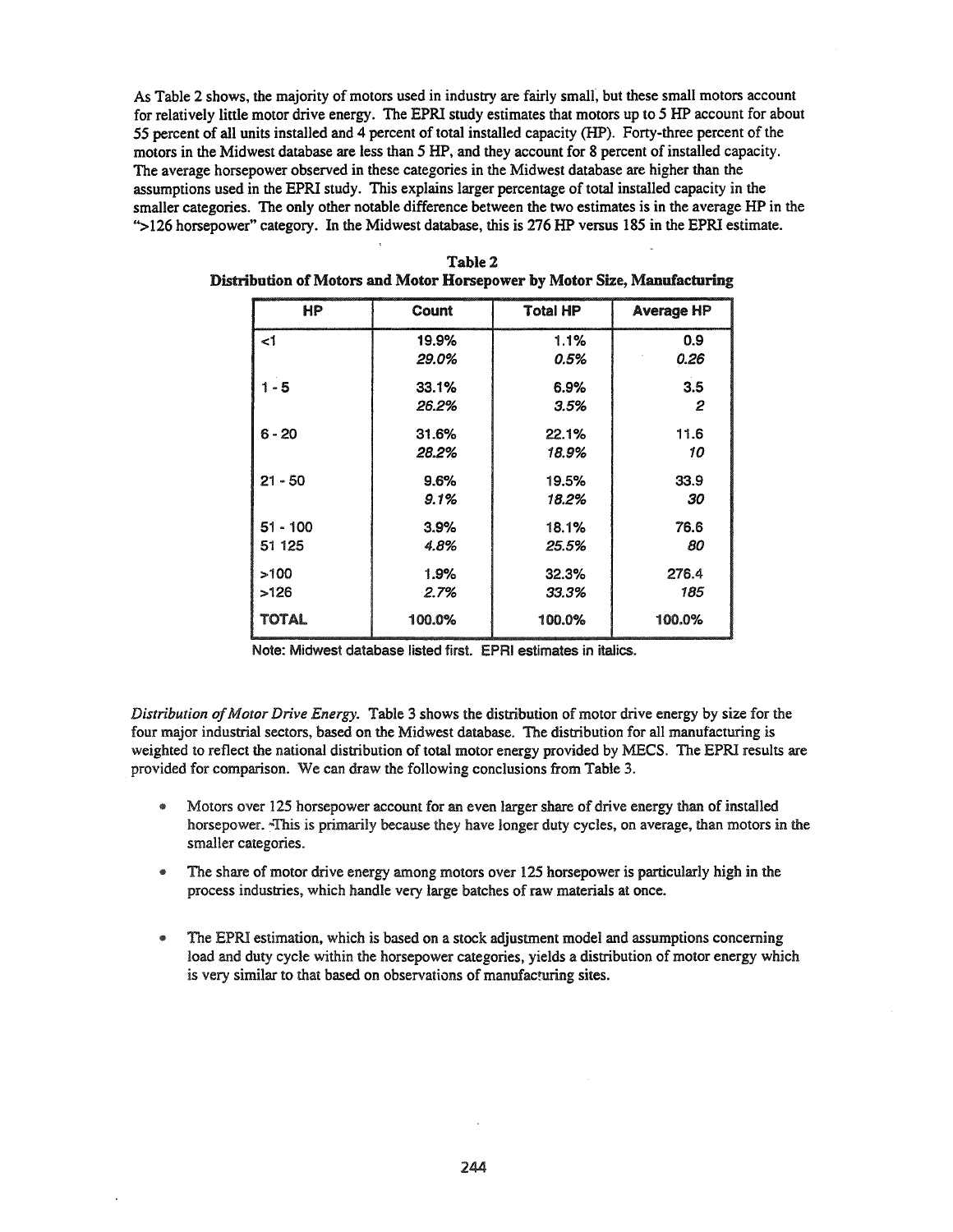| ӀНР      | <b>Process</b><br><b>Industries</b> | <b>Metals</b><br>Fabrication | Non-Metals<br><b>Fabrication</b> | <b>Metals</b><br>Production | All<br><b>Manufacturing</b> | <b>EPRI</b> |
|----------|-------------------------------------|------------------------------|----------------------------------|-----------------------------|-----------------------------|-------------|
| k1       | 0.4%                                | 1.0%                         | 0.4%                             | 0.4%                        | 0.5%                        | 0.1%        |
| 1-5      | 2.9%                                | 5.8%                         | 3.6%                             | 3.9%                        | 3.7%                        | 0.8%        |
| $6 - 20$ | 11.2%                               | 20.6%                        | 14.4%                            | 11.1%                       | 13.3%                       | 10.2%       |
| 21 - 50  | 14.7%                               | 26.0%                        | 27.9%                            | 26.3%                       | 20.6%                       | 18.1%       |
| 51 - 100 | 17.6%                               | 24.4%                        | 17.7%                            | 12.5%                       | 17.8%                       | 28.0%       |
| 5100     | 53.3%                               | 22.3%                        | 36.1%                            | 45.8%                       | 44.1%                       | 42.8%       |
| ITOTAL   | 100.0%                              | 100.0%                       | 100.0%                           | 100.0%                      | 100.0%                      | 100.0%      |

Table 3 Distribution of Motor Energy, Manufacturing

*Concentration ofMotor Drive Energy* by *Industry.* Table 4 demonstrates that motor drive energy is highly concentrated within a small number of industry groups, especially in the manufacturing sector. The ten 4 digit SIC groups listed in Table 4 account for over 50 percent of drive energy in manufacturing. Yet these groups contain fewer than 3,000 or 2.5 percent of all manufacturing establishments with 20 or more employees. The finding of high concentration of drive energy use suggests program strategies tailored to the applications and decision purchase decision making practices common in the listed industry groups.

| <b>SIC</b><br>Code | <b>Industry Description</b>           | for Motors<br>(GWh/Year) | Consumption % Consumption<br>for Motor<br><b>Drive</b> | % Total<br><b>Drive</b><br><b>Energy</b> | <b>Cumulative</b><br>% of Drive<br><b>Energy</b> | <b>Establishments</b><br>$W/20+$<br>employees |
|--------------------|---------------------------------------|--------------------------|--------------------------------------------------------|------------------------------------------|--------------------------------------------------|-----------------------------------------------|
| 2621               | Paper Mills                           | 51,380                   | 84%                                                    | 11.83                                    | 11.83                                            | 278                                           |
| 12911              | Petroleum Refining                    | 34,631                   | 82%                                                    | 7.97                                     | 19.80                                            | 197                                           |
| 2819               | Industrial Inorganic Chemicals        | 30.622                   | 77%                                                    | 7.05                                     | 26.85                                            | 322                                           |
| 2631               | Paperboard Mills                      | 22,372                   | 83%                                                    | 5.15                                     | 32.01                                            | 200                                           |
| 3312               | <b>Blast Furnaces and Steel Mills</b> | 21,018                   | 47%                                                    | 4.84                                     | 36.84                                            | 708                                           |
| 2869               | Industrial Organic Chemicals nec      | 19,568                   | 53%                                                    | 4.51                                     | 41.35                                            | 430                                           |
| 2813               | IIndustrial Gases                     | 16,844                   | 92%                                                    | 3.88                                     | 45.23                                            | 125                                           |
| 2821               | <b>Plastics Materials and Resins</b>  | 11,209                   | 64%                                                    | 2.58                                     | 47.81                                            | 465                                           |
| 3241               | Cement Hydraulic                      | 7.302                    | 74%                                                    | 1.68                                     | 49.49                                            | 137                                           |
| 12611              | Pulp Mills                            | 7,167                    | 84%                                                    | 1.65                                     | 51.14                                            | 43                                            |
|                    | TOTAL                                 | 222,113                  |                                                        |                                          |                                                  | 2,905                                         |

Table 4 Distribution of Drive Energy, Top 10 4.Digit SIC Groups

Sources: MECS 1991, Census of Manufacturers, 1992.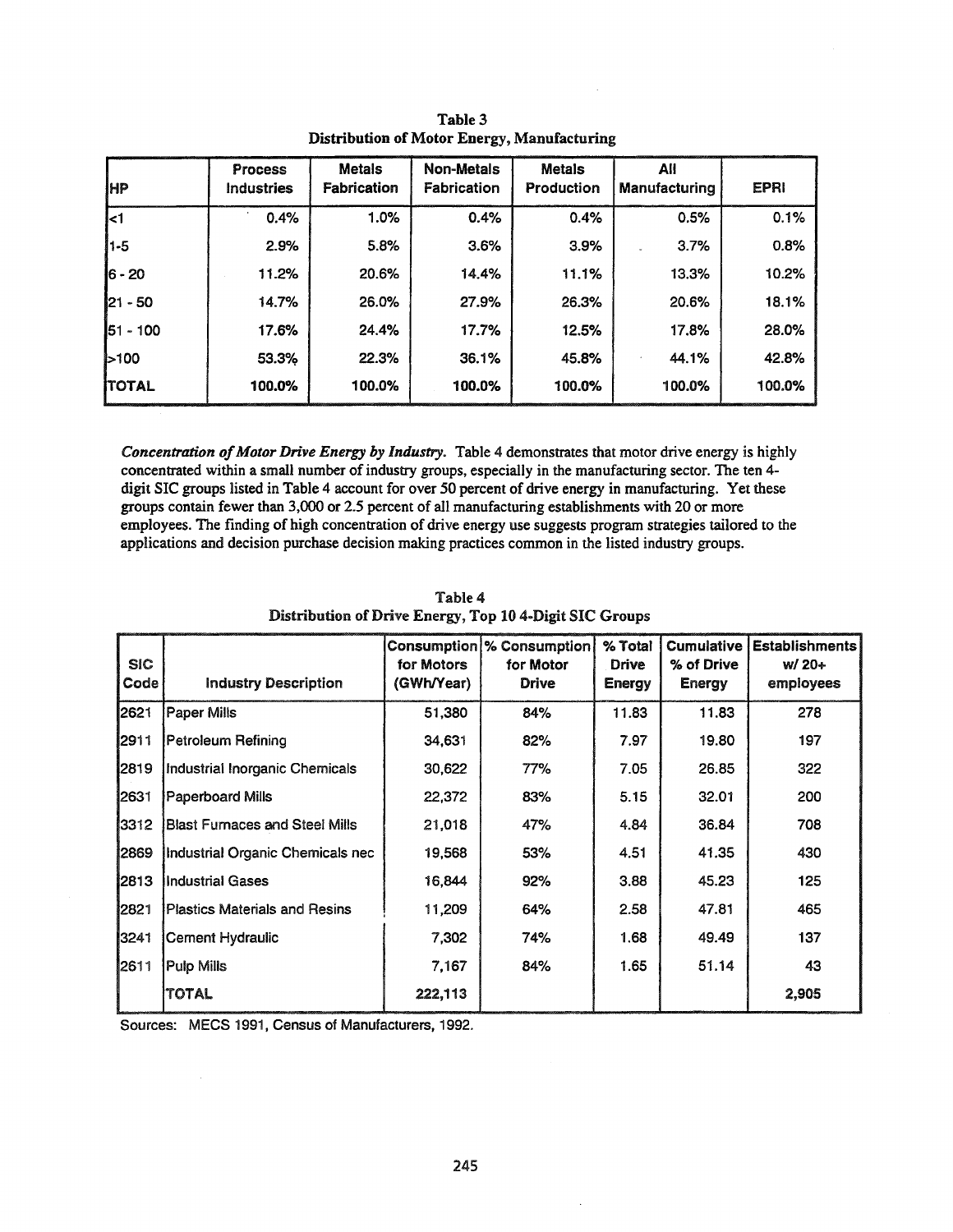*Saturation ofenergy efficient motors.* Energy efficient electric motors have been available from most major motor manufacturers since the late 1970s. However, the substantial difference in costs between efficient and standard motors and reluctance on the part of distributors to maintain extensive efficient motor inventories constrained the adoption of high efficiency models. The Midwest studies performed in 1987 - 1992 found that efficient motors represented only 5.2 percent of all motors and 6.2 percent of the horsepower-weighted capacity installed. Their saturation was somewhat higher in the process and nonmetals fabrication industries. Since 1993, high efficiency motors have represented about 20 percent of all domestic integral horsepower motor shipments, with the highest penetration -- 38 percent - in the 51 - 100 horsepower range. Based on assumptions about rates at which motors are rewound or removed from the stock upon failure, we estimate that efficient motors represent about 11 percent of the motors installed in manufacturing as of the end of 1996.

*Quantification ofEnergy Savings Opportunities.* A number of analysts have attempted to characterize potential energy savings in industrial motor systems. Most of these efforts have taken a "top down" approach, similar to that used most frequently to characterize the motor systems population. This approach involves characterizing motor loads in terms of the applicability of various kinds of energy efficiency measures such as upgrading components or installing adjustable speed drives. A "savings factor" developed from field or laboratory observations of an efficiency measure's performance is then applied to the portion of load to which that measure is applicable. A recent paper published by the American Council for an Energy-Efficient Economy (Elliott 1994) provides an example of this approach. Table 5 summarizes the results of their estimates. The large difference between the low and high estimates highlights the level of uncertainty regarding the applicability and unit savings associated with various measures.

| <b>Measure Type</b>                                | <b>Low Estimate</b> | <b>High Estimate</b> |
|----------------------------------------------------|---------------------|----------------------|
| <b>Energy Efficient Motors</b>                     | 0.9%                | 8.3%                 |
| Improved maintenance, lubrication, electric supply | 8.0%                | 12.0%                |
| <b>Correcting Motor Oversizing</b>                 | 2.0%                | 3.0%                 |
| <b>ASDs</b>                                        | 2.5%                | 19.7%                |
| (Percentage of load to which ASDs apply)           | (16.4%)             | (49.2%)              |
| <b>High Efficiency Pumps</b>                       | 0.3%                | 1.7%                 |
| <b>High-Efficiency Fans</b>                        | 0.1%                | 0.6%                 |

| Table 5                                               |  |  |  |  |  |
|-------------------------------------------------------|--|--|--|--|--|
| "Top-Down" Estimate of Motor Energy Savings Potential |  |  |  |  |  |
| As Percent of Motor Drive Energy in Manufacturing     |  |  |  |  |  |

Table 6 summarizes the results of our analysis of the IAC database discussed above. The results shown in Table 6 are consistent with estimates developed through top down methods. For example, compressors are estimated to consume roughly 10 percent  $\alpha f$  all motor drive energy. The Wisconsin performance optimization studies of savings available in compressor systems and equipment find that savings up to 20 -50 percent are technically achievable. The 1.9% (of all motor drive energy) identified through the IAC audits, which were not comprehensive, is consistent with the findings from the engineering-based studies. Similar comments would apply to the motor measure findings, except in the case of savings asssociated with ASDs or multiple speed motors. Engineering-based studies consistently predict higher savings for these measures. However, it is difficult to identify and estimate these savings on the basis of a cursory site inspection.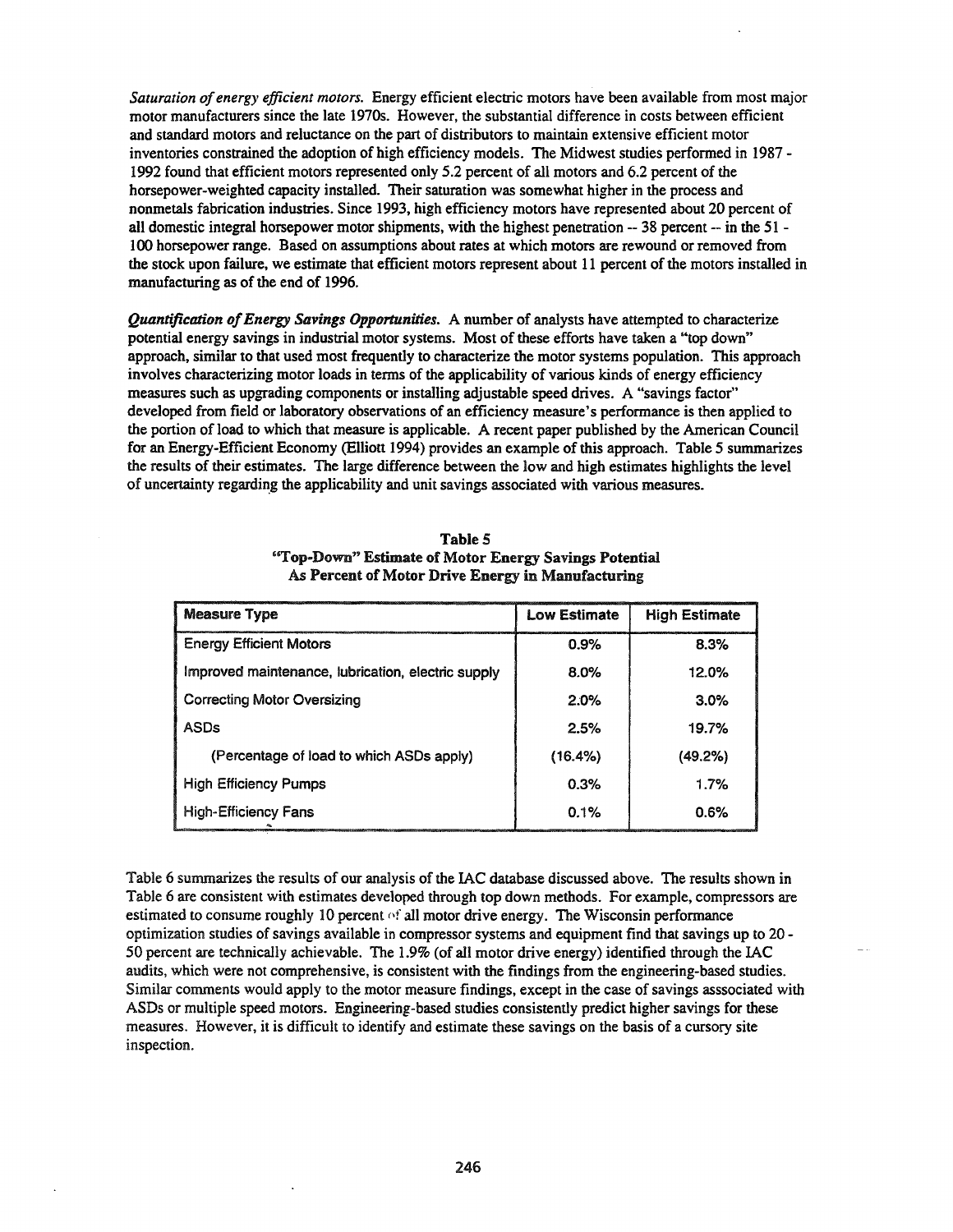#### Table 6 Estimated Energy Savings for Selected Recommended Measures, lAC Database

| Measure                                                           | Savings as Percent of<br><b>Total Motor Energy</b> |
|-------------------------------------------------------------------|----------------------------------------------------|
| <b>Compressor Measures</b>                                        |                                                    |
| Reduce the pressure of compressed air                             | 0.3%                                               |
| Eliminate or reduce compressed air use                            | 0.2%                                               |
| Eliminate leaks in inert gas lines                                | 1.1%                                               |
| Install compressor air intake in coolest areas                    | 0.4%                                               |
| <b>Total for Compressor Measures</b>                              | 1.9%                                               |
| Motor Measures                                                    |                                                    |
| Utilize energy efficient belts and other drive train improvements | 0.8%                                               |
| Replace over-size motors and pumps                                | 0.1%                                               |
| Size electric motors for peak operating conditions                | 0.1%                                               |
| Use multiple speed motors or ASDs to meet fluctuating load        | 0.8%                                               |
| Use most efficient type of motors                                 | <u>1.1%</u>                                        |
| <b>ITotal for Five Motor Measures</b>                             | 2.7%                                               |

# Findings on Motor System Purchase, Repair, and Maintenance Practices

This section presents findings from the first 98 on-site surveys completed on motor system purchase, repair, and maintenance practices. Some caution should be exercised in using these results due to the small number of observations currently available. Moreover, the results are not weighted to reflect the probabilities of selection for the facilities involved. Given that there have been relatively few systematic studies on this topic, we felt it would be worthwhile to present selected results of the survey in progress.<sup>4</sup>

*Location ofmotor purchase decision making.* Fifty of the 98 facilities for which surveys were completed were branches or subsidiaries of larger corporations. Respondents in all but one of these facilities reported that all motor system design and purchase decisions were made in the local plant as opposed to corporate headquarters. This suggests that, while large, multi-plant firms may offer channels to local decision-makers, efficiency program efforts need to target those local personnel.

*Rewind Practices.* The efficiency of motors generally decreases from 0.5 to 1.0 percent when they are rewound. Efficiency losses can be eliminated or limited to significantly lower level if certain procedures are followed. In particular, restricting oven temperatures used to burn out old windings to 650° F or less and following original winding specifications have been found to be particularly important in maintaining efficiency. However, a recent national study of 65 motor repair shops found that fewer than one-third followed these procedures. (Schueler et ai. 1995) Thus, end-users' decisions regarding which motors to rewind and the specifications to use have a significant impact on the overall efficiency of their motor inventory.

The following summarize key findings regarding rewind practices.

Eighty-eight percent of the respondents reported that they rewound at least some motors. Most of those who did not rewind motors had few if any motors above 5 HP in their facilities.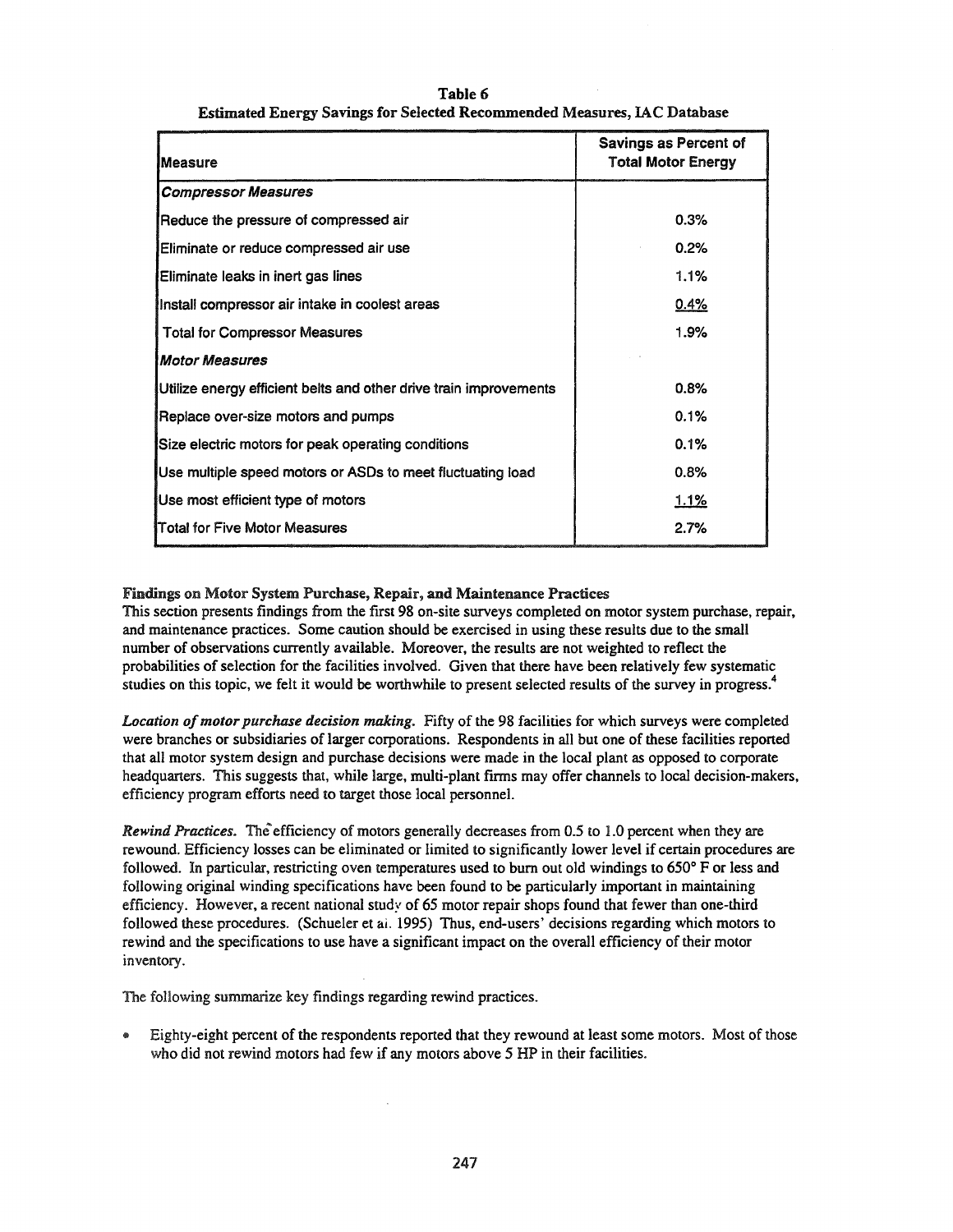- .. Eighty-four percent of those who rewound at least some of their motors considered cost to be an important criterion in deciding whether to rewind or replace a given motor, versus 52 percent who considered horsepower and 44 percent who considered motor type. (Respondents could select multiple responses. Among those who indicated that cost was an important consideration in the rewind/replace decision. 93 percent said that the difference in capital cost between a rewinding and replacing was a significant consideration, versus only 3 percent who named the difference in electric costs between the two options.
- .. Thirty percent ofrespondents reported that they supplied rewind specifications to their motor repair shops. These had mostly to do with tum-around time and post-repair operations. Few had to do with factors associated with energy efficiency.
- Among motors that are rewound, roughly 20 percent are rewound once. The remaining 80 percent are rewound from two to six times, with two being the modal amount.

These findings suggest that energy efficiency plays a negligible role in end-users' rewind decisions. Table 7 shows the mean percentage of motors rewound upon failure in various horsepower ranges. This information was solicited to calibrate the stock replacement model, which is driven by shipment data provided in the horsepower ranges shown in the table.

| Horsepower Range | Mean Percentage of Motors Rewound Upon Failure |
|------------------|------------------------------------------------|
| 1-5HP            | 27%                                            |
| 16-20 HP         | 56%                                            |
| 21 - 50 HP       | 74%                                            |
| 51 - 100 HP      | 77%                                            |
| 101 - 200 HP     | 82%                                            |

Table 7 Percentage of Failed Motors Rewound by Horsepower Range

*Motor Purchase Practices.* The Practices Survey contains an extensive battery of questions on motor purchase practices. Key preliminary findings in this area include the following.

- Fifty-eight percent of respondents reported that they were aware of premium motors (the category of motors which, prior to the implementation of 1997 Federal product standards best corresponds to the Census definition of energy efficient motors). Twenty percent of respondents reported that they understood the relationship between the "premium" designation and operating efficiency. An additional 50 percent reported that they "somewhat" understood this relationship.
- Twelve percent of respondents reported that their company had adopted a corporate policy to purchase efficient motors. Twenty-two percent of respondents reported that they used written specifications in purchasing motors, although not all of these specifications contained elements covering efficiency.
- Respondents report that 29 percent of all motors purchased in the past 2 years were premium motors. The percentage of domestic motor shipments in the 1 - 200 horsepower accounted for by energy efficient models was roughly 20 percent during this period. (Department of Commerce, 1996) Given that larger companies occupied a disproportionate amount of the sample, the 29 percent finding appears to be plausible.
- Nine percent of respondents reported that they purchased only energy efficient motors. Forty-nine percent reported that none of the new motors they purchased were energy efficient.
- Nearly 40 percent of new motors enter the inventory packaged into OEM equipment. (Easton Consultants. 1995) Some market observers hypothesize that replacement motors for this equipment are, in many cases, limited to standard efficiency models. However, only 16 percent of respondents reported that they could not obtain efficient replacements for motors in their OEM equipment.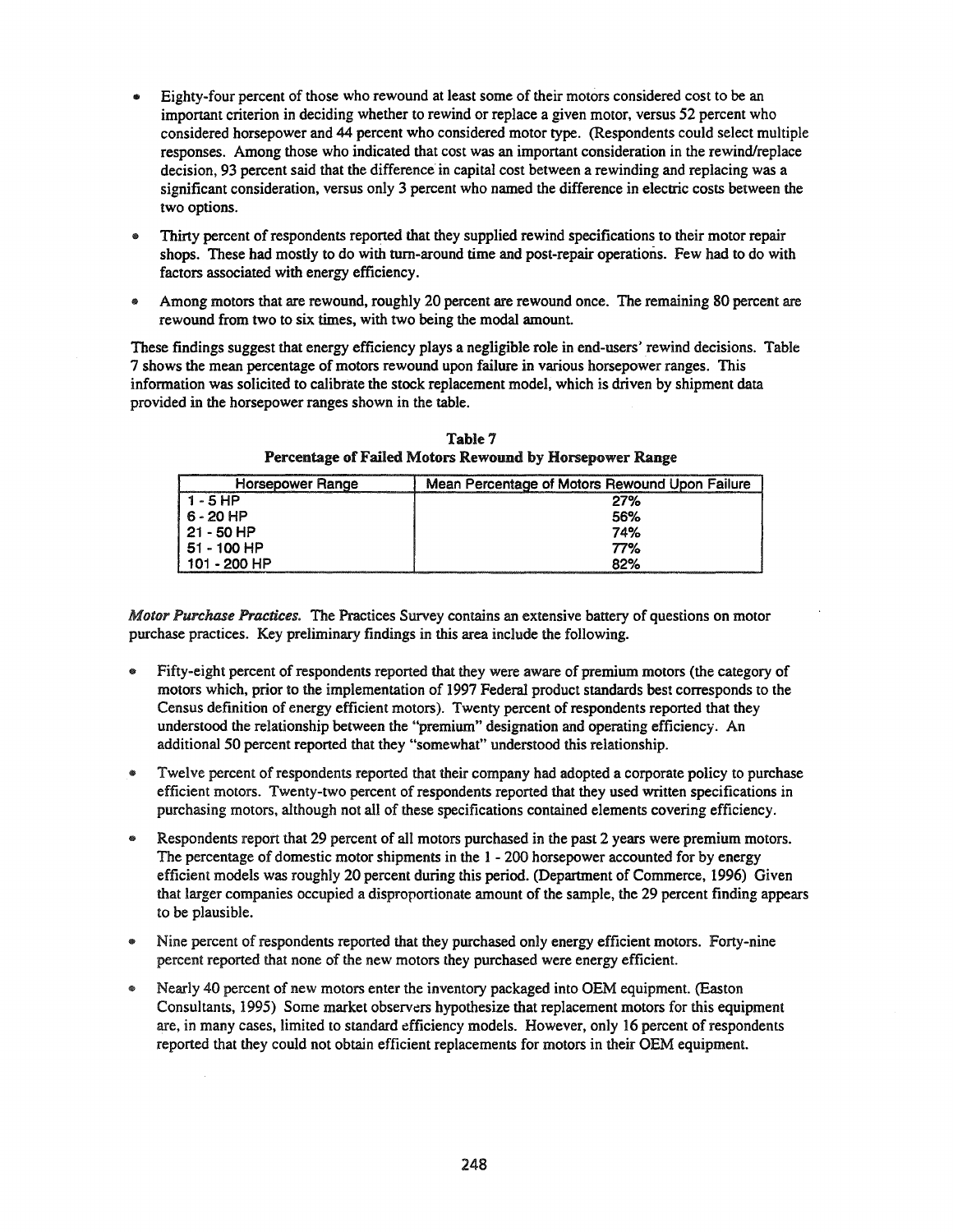*Motor Sizing Practices.* Many motor market observers believe that a high proportion of motors in the inventory are oversized, that is: the load they drive is less than 40 percent of their design full load. Below this part load, the efficiency of energy conversion drops offsignificantly. Some studies which collected instantaneous part load information from small, unrepresentative samples have found that 25 to 30 percent of motors sampled were operating at less than 40 percent of full load. (Gordon et al., 1994)<sup>5</sup> Given that many industrial loads change over time, it is likely that oversizing will go undetected at the point of replacement unless load estimates are made under current conditions. The Practices Survey asked respondents to identify how frequently they used various procedures to size replacement motors. Table 8 summarizes the responses. The results indicate that customers refer to the size of the current motor most often in sizing replacements. Twenty-nine percent of the respondents reported that they measure loads all or most of the time.

|                         | Same as             | Motor in Stock             | Based on Load | Based on         |  |
|-------------------------|---------------------|----------------------------|---------------|------------------|--|
|                         | <b>Failed Motor</b> | <b>Closest to Existing</b> | Measurement   | <b>OEM Specs</b> |  |
| All of the time         | 69%                 | 6%                         | 23%           | 26%              |  |
| Most of the time        | 23%                 | 6%                         | 6%            | 17%              |  |
| <b>Some of the time</b> | 6%                  | 37%                        | 26%           | 26%              |  |
| <b>Never</b>            | 0%                  | 34%                        | 37%           | 17%              |  |
| <b>Don't Know</b>       | 3%                  | 17%                        | 9%            | 14%              |  |

| Table 8                                                 |  |  |  |  |  |  |  |
|---------------------------------------------------------|--|--|--|--|--|--|--|
| Percentage of Failed Motors Rewound by Horsepower Range |  |  |  |  |  |  |  |

# REFERENCES

- 1. Electric Power Research Institute. 1992. *Electric Motors: Markets, Trends, and Applications,* TR-100423, Palo Alto, CA.
- 2. Easton Consultants, Inc. 1995. *Strategies to Promote Energy-Efficient Motor Systems in North America's OEM Markets.* Stamford, CT.
- 3. Arthur D. Little, Inc. 1980. *Classification and Evaluation ofElectric Motors and Pumps.* Argonne National Laboratory, Argonne, IL.
- 4. Elliot, R. Neal. Electricity Consumption and the Potential for Electric Energy Savings in the Manufacturing Sector Washington, DC Berkeley, California. ACE<sup>3</sup> 1994.
- 5. Department of Commerce, Bureau of the Census, *Current Industrial Reports, 1996.*
- 6. Energy Information Administration. 1994. *Manufacturing Energy Consumption Survey.* US Department of Energy, Washington, D.C.
- 7. Gordon, Frederick M., Jack Wolpert, Jerry Deal, and Scott Englander. 1994. "Impacts of Performance Factors on Savings from Motor Replacement and New Motor Programs", in *Proceedings: ACEEE* 1994 *Summer Study on Energy Efficiency in Buildings.* American Council for an Energy Efficient Economy, Washington D.C.
- 8. Wisconsin Demand-Side Demonstrations. 1995. *High Efficiency Motors Program. Volume* 1. Wisconsin Demand-Side Demonstrations, Madison, WI.
- 9. Schueler, Vincent, Paul Leistner, and Johnny Douglass. 1995. *Electric Motor Repair Industry Assesssment.* Washington State Energy Office, Olympia, WA.